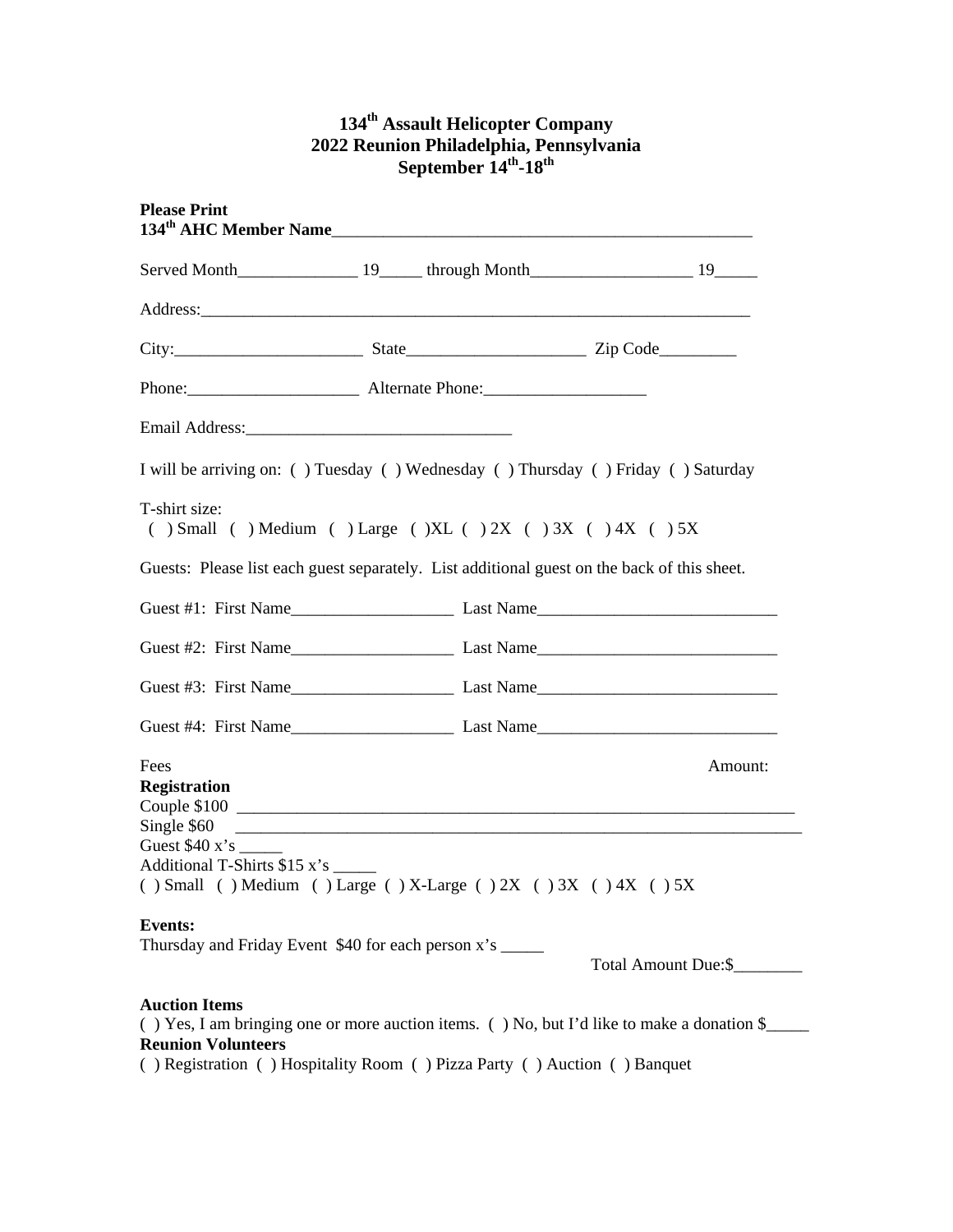### **Hotel Information:**

A block of 50 rooms has been arranged for those attending the reunion at the rate of \$149 per night, plus tax.. Free hot breakfast and parking. Please call 215-671-9600 to reserve your room using code **134th AHC** to receive the discounted price.

### **FOUR POINTS BY SHERATON 9461 Roosevelt Blvd Phila, Pa 19114 1-800-354-4332 \*\*Deadline for making hotel reservation is September 1st**

### **Registration Fees:**

\$100 per Couple: This includes admission to the Pizza Party/Auction, the Hospitality Suite and 1 t-shirt and 1 hat for the  $134<sup>th</sup>$  AHC Member.. Additional T-shirts may be purchased as shown on the registration form.

\$60 per Single 134<sup>th</sup> AHC Member: This includes admission to the Pizza Party/Auction, the Hospitality Suite and 1 t-shirt and 1 hat for the 134<sup>th</sup> AHC Member.. Additional T-shirts may be purchased as shown on the registration form.

\$40 per Guest: This includes admission to the Pizza Party/Auction, the Hospitality Suite Additional T-shirts may be purchased as shown on the registration form.

### **Reunion T-shirts**

Please mark the size and number of T-shirts you wish to order. Remember, the Registration Fee covers the cost of one T-shirt for each 134<sup>th</sup> AHC Member, but Members will still need to mark the size needed. The \$15 cost applies only to each additional T-shirts.

### **Auction Items**

Our Pizza Party/Auction Night is our annual unit fundraiser and is what keeps us running as an organization. Please consider bringing an auction item or making a donation.

### **Reunion Volunteers**

Volunteers are always needed to help out in many areas of the reunion.. If you would like to help in the areas listed on the registration form it would be greatly appreciated.

## **Reunion Activities**

### **Wednesday, September 14th**

Wednesday evening will be an open evening. There are no activities planned. The hospitality room will be open for fellowship.

### **Thursday September 15th**

Bus trip to Independence Hall, followed by a stop at the Philadelphia Viet Nam Memorial and on to a luncheon at Wissinoming Yacht Club, with Philly Fare with Open Bar. Bus will board hotel at 9:30am and return at approximately 5:30pm.

## **Friday September 16th**

Bus trip to Longwood Gardens. Bus will board at hotel 9:30am and return 3:30pm. \*Pizza Party at 6pm - pizza, wings and salad..